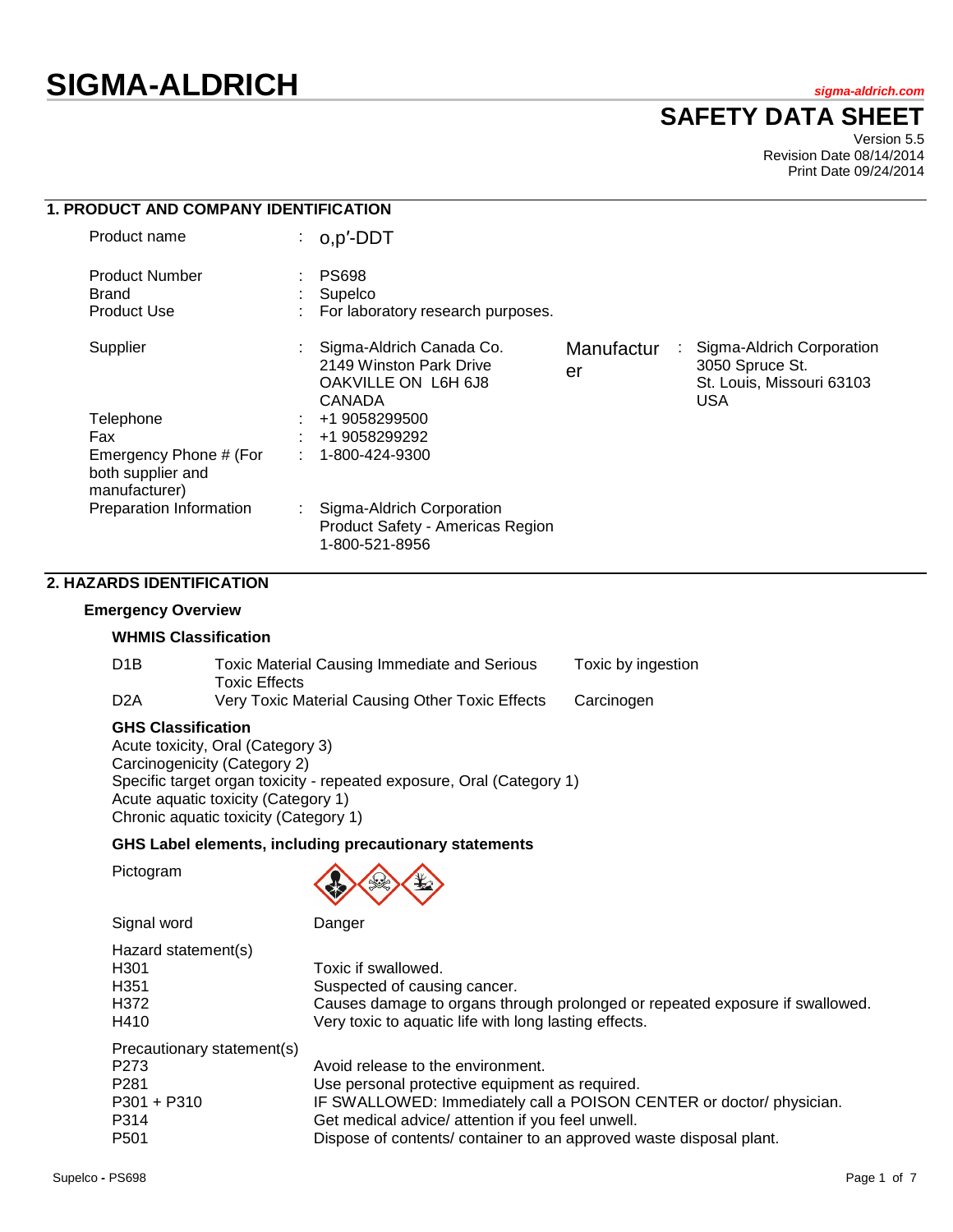| <b>HMIS Classification</b>    |         |
|-------------------------------|---------|
| Health hazard:                | 2       |
| <b>Chronic Health Hazard:</b> | $\star$ |
| <b>Flammability:</b>          | 0       |
| <b>Physical hazards:</b>      | O       |
|                               |         |

### **Potential Health Effects**

| <b>Inhalation</b> | May be harmful if inhaled. May cause respiratory tract irritation.  |
|-------------------|---------------------------------------------------------------------|
| Skin              | May be harmful if absorbed through skin. May cause skin irritation. |
| <b>Eves</b>       | May cause eye irritation.                                           |
| Ingestion         | Toxic if swallowed.                                                 |

# **3. COMPOSITION/INFORMATION ON INGREDIENTS**

| Formula          | : $C_{14}H_9Cl_5$ |
|------------------|-------------------|
| Molecular weight | $: 354.49$ g/mol  |

| CAS-No.                                          | EC-No. | Index-No. | Concentration |  |  |
|--------------------------------------------------|--------|-----------|---------------|--|--|
| 2,2,2,o,p'-Pentachloroethylidenebisbenzene       |        |           |               |  |  |
| $\epsilon = 100\%$<br>789-02-6<br>212-332-5<br>- |        |           |               |  |  |

# **4. FIRST AID MEASURES**

### **General advice**

Consult a physician. Show this safety data sheet to the doctor in attendance.Move out of dangerous area.

### **If inhaled**

If breathed in, move person into fresh air. If not breathing, give artificial respiration. Consult a physician.

#### **In case of skin contact**

Wash off with soap and plenty of water. Take victim immediately to hospital. Consult a physician.

### **In case of eye contact**

Flush eyes with water as a precaution.

### **If swallowed**

Never give anything by mouth to an unconscious person. Rinse mouth with water. Consult a physician.

# **5. FIREFIGHTING MEASURES**

### **Conditions of flammability**

Not flammable or combustible.

### **Suitable extinguishing media**

Use water spray, alcohol-resistant foam, dry chemical or carbon dioxide.

# **Special protective equipment for firefighters**

Wear self-contained breathing apparatus for firefighting if necessary.

### **Hazardous combustion products**

Hazardous decomposition products formed under fire conditions. - Carbon oxides, Hydrogen chloride gas

#### **Explosion data - sensitivity to mechanical impact** No data available

### **Explosion data - sensitivity to static discharge** No data available

# **6. ACCIDENTAL RELEASE MEASURES**

### **Personal precautions**

Wear respiratory protection. Avoid dust formation. Avoid breathing vapours, mist or gas. Ensure adequate ventilation. Evacuate personnel to safe areas. Avoid breathing dust.

### **Environmental precautions**

Supelco **-** PS698 Page 2 of 7 Prevent further leakage or spillage if safe to do so. Do not let product enter drains. Discharge into the environment must be avoided.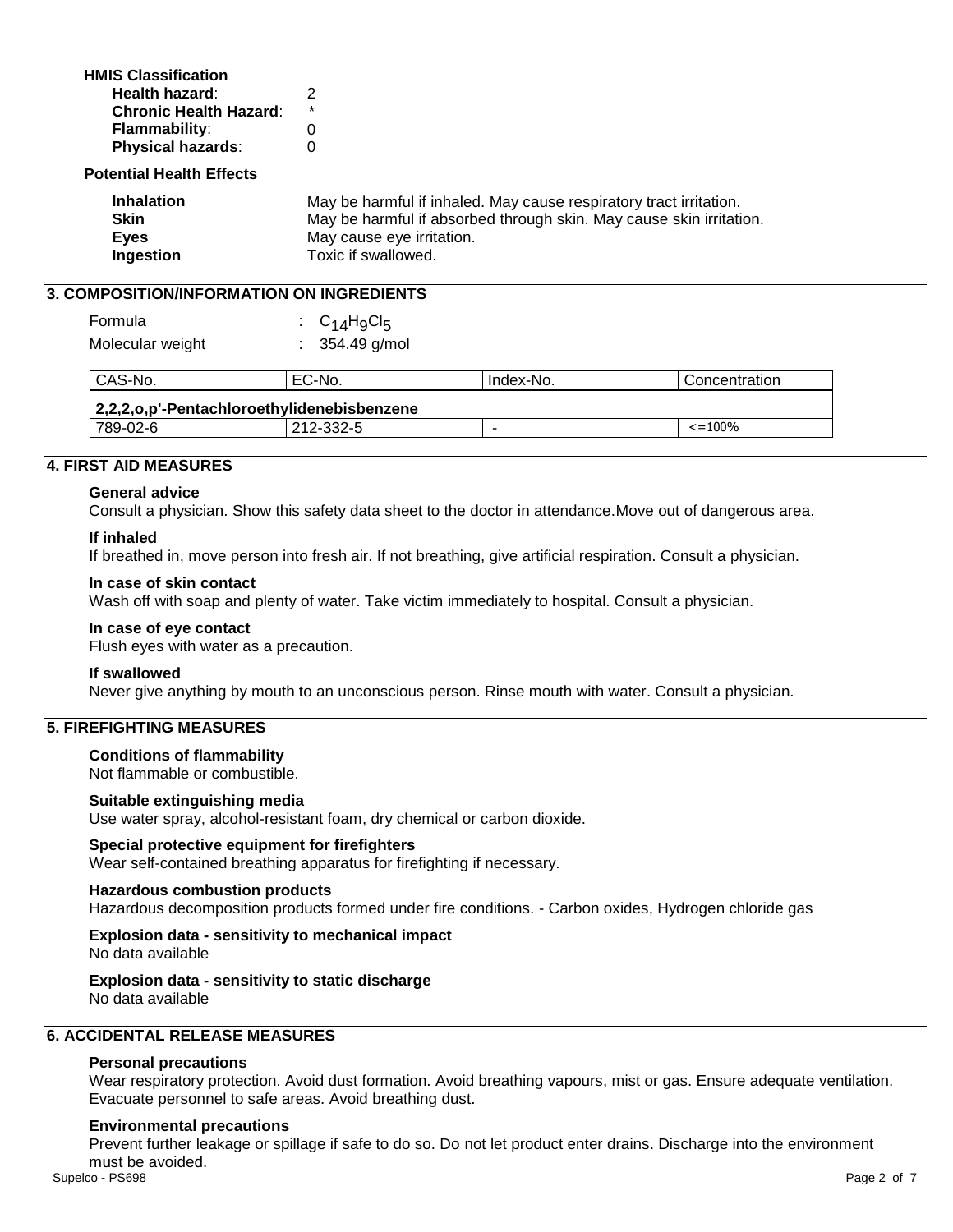# **Methods and materials for containment and cleaning up**

Pick up and arrange disposal without creating dust. Sweep up and shovel. Keep in suitable, closed containers for disposal.

# **7. HANDLING AND STORAGE**

### **Precautions for safe handling**

Avoid contact with skin and eyes. Avoid formation of dust and aerosols. Provide appropriate exhaust ventilation at places where dust is formed. Normal measures for preventive fire protection.

### **Conditions for safe storage**

Keep container tightly closed in a dry and well-ventilated place.

# **8. EXPOSURE CONTROLS/PERSONAL PROTECTION**

### **Personal protective equipment**

### **Respiratory protection**

Where risk assessment shows air-purifying respirators are appropriate use a full-face particle respirator type N100 (US) or type P3 (EN 143) respirator cartridges as a backup to engineering controls. If the respirator is the sole means of protection, use a full-face supplied air respirator. Use respirators and components tested and approved under appropriate government standards such as NIOSH (US) or CEN (EU).

### **Hand protection**

Handle with gloves. Gloves must be inspected prior to use. Use proper glove removal technique (without touching glove's outer surface) to avoid skin contact with this product. Dispose of contaminated gloves after use in accordance with applicable laws and good laboratory practices. Wash and dry hands.

Full contact Material: Nitrile rubber Minimum layer thickness: 0.11 mm Break through time: 480 min Material tested:Dermatril® (KCL 740 / Aldrich Z677272, Size M)

Splash contact Material: Nitrile rubber Minimum layer thickness: 0.11 mm Break through time: 480 min Material tested:Dermatril® (KCL 740 / Aldrich Z677272, Size M)

data source: KCL GmbH, D-36124 Eichenzell, phone +49 (0)6659 87300, e-mail sales@kcl.de, test method: EN374 If used in solution, or mixed with other substances, and under conditions which differ from EN 374, contact the supplier of the CE approved gloves. This recommendation is advisory only and must be evaluated by an industrial hygienist and safety officer familiar with the specific situation of anticipated use by our customers. It should not be construed as offering an approval for any specific use scenario.

# **Eye protection**

Face shield and safety glasses Use equipment for eye protection tested and approved under appropriate government standards such as NIOSH (US) or EN 166(EU).

### **Skin and body protection**

Complete suit protecting against chemicals, The type of protective equipment must be selected according to the concentration and amount of the dangerous substance at the specific workplace.

### **Hygiene measures**

Avoid contact with skin, eyes and clothing. Wash hands before breaks and immediately after handling the product.

### **Specific engineering controls**

Use mechanical exhaust or laboratory fumehood to avoid exposure.

# **9. PHYSICAL AND CHEMICAL PROPERTIES**

### **Appearance**

| Form   | solid             |
|--------|-------------------|
| Colour | No data available |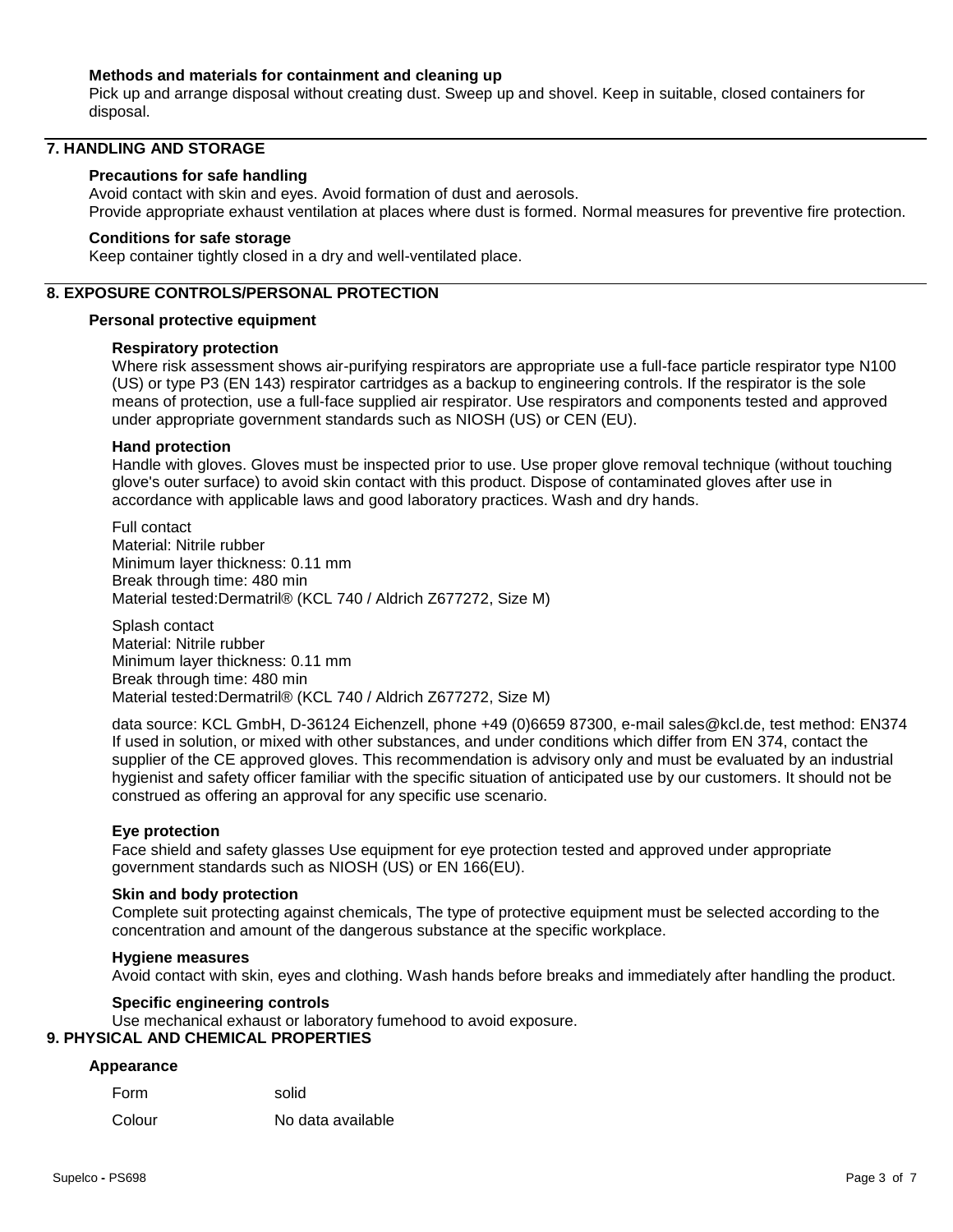# **Safety data**

| рH                                        | No data available         |
|-------------------------------------------|---------------------------|
| Melting<br>point/freezing point           | 73 - 75 °C (163 - 167 °F) |
| Boiling point                             | No data available         |
| Flash point                               | No data available         |
| Ignition temperature                      | No data available         |
| Auto-ignition<br>temperature              | No data available         |
| Lower explosion limit                     | No data available         |
| Upper explosion limit                     | No data available         |
| Vapour pressure                           | No data available         |
| Density                                   | No data available         |
| Water solubility                          | No data available         |
| Partition coefficient:<br>n-octanol/water | No data available         |
| Relative vapour<br>density                | No data available         |
| Odour                                     | No data available         |
| Odour Threshold                           | No data available         |
| Evaporation rate                          | No data available         |

# **10. STABILITY AND REACTIVITY**

# **Chemical stability**

Stable under recommended storage conditions.

### **Possibility of hazardous reactions** No data available

**Conditions to avoid** No data available

**Materials to avoid** Iron and iron salts., Aluminum

# **Hazardous decomposition products**

Hazardous decomposition products formed under fire conditions. - Carbon oxides, Hydrogen chloride gas Other decomposition products - No data available

# **11. TOXICOLOGICAL INFORMATION**

### **Acute toxicity**

**Oral LD50 Inhalation LC50** No data available

**Dermal LD50** No data available

### **Other information on acute toxicity**

LD50 Intraperitoneal - Mouse - 1,577 mg/kg Remarks: Behavioral:Tremor. Behavioral:Convulsions or effect on seizure threshold. Behavioral:Excitement.

**Skin corrosion/irritation**

No data available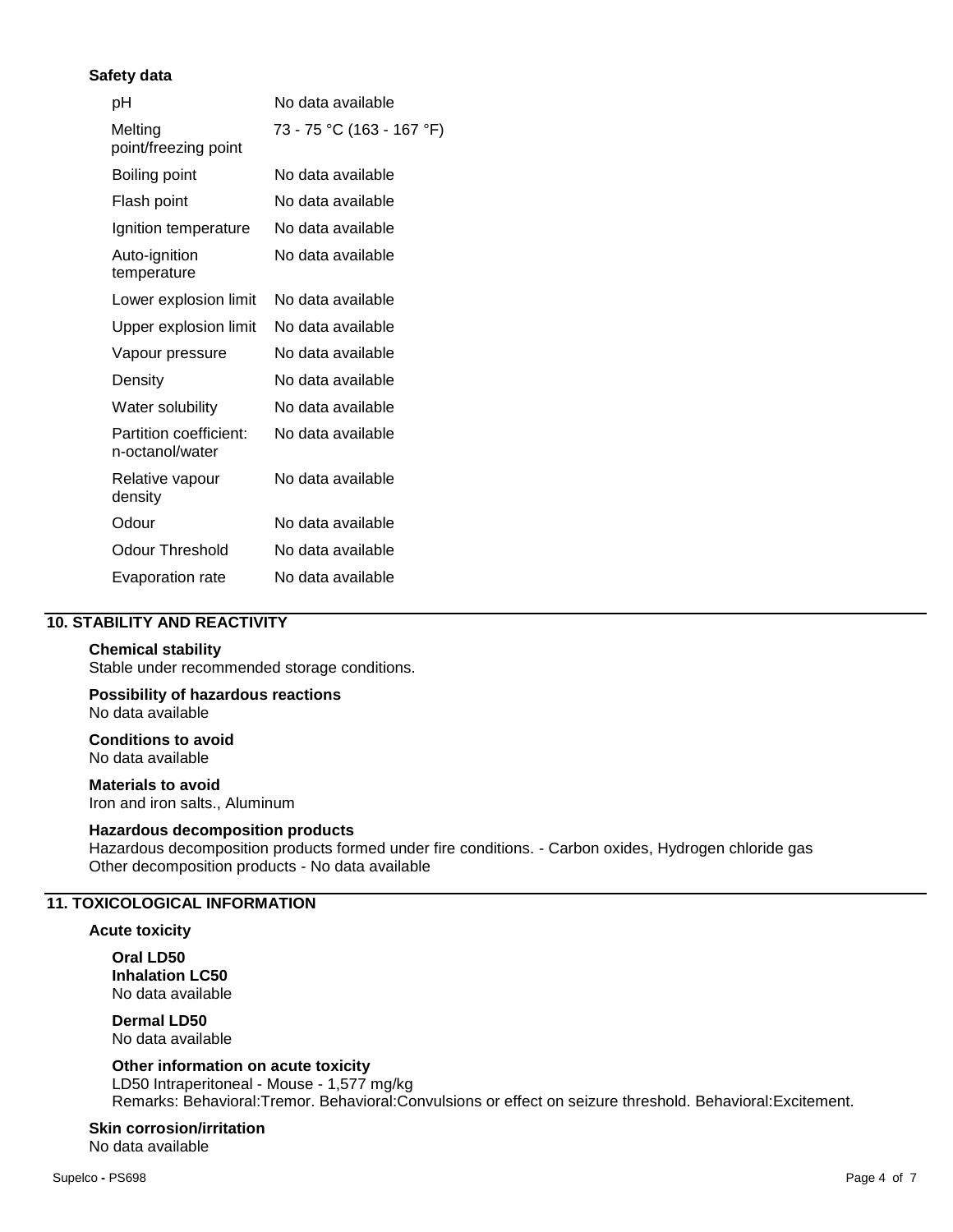# **Serious eye damage/eye irritation**

No data available

**Respiratory or skin sensitisation** No data available

# **Germ cell mutagenicity**

Genotoxicity in vitro - Rat - Other cell types Cytogenetic analysis

Genotoxicity in vitro - Mouse - Other cell types Morphological transformation.

Genotoxicity in vivo - Rat - Intraperitoneal Unscheduled DNA synthesis

### **Carcinogenicity**

Limited evidence of carcinogenicity in animal studies

- IARC: No component of this product present at levels greater than or equal to 0.1% is identified as probable, possible or confirmed human carcinogen by IARC.
- ACGIH: No component of this product present at levels greater than or equal to 0.1% is identified as a carcinogen or potential carcinogen by ACGIH.

### **Reproductive toxicity**

Reproductive toxicity - Rat - Oral Effects on Newborn: Delayed effects. Reproductive toxicity - Rat - Intraperitoneal Maternal Effects: Ovaries, fallopian tubes. Reproductive toxicity - Rat - Intraperitoneal Maternal Effects: Uterus, cervix, vagina. Reproductive toxicity - Rat - Subcutaneous Maternal Effects: Ovaries, fallopian tubes. Maternal Effects: Uterus, cervix, vagina. Maternal Effects: Menstrual cycle changes or disorders. Reproductive toxicity - Mammal - Intraperitoneal Maternal Effects: Uterus, cervix, vagina.

No data available

# **Teratogenicity**

Developmental Toxicity - Rat - Oral Specific Developmental Abnormalities: Endocrine system.

No data available

**Specific target organ toxicity - single exposure (Globally Harmonized System)** No data available

# **Specific target organ toxicity - repeated exposure (Globally Harmonized System)**

Ingestion - Causes damage to organs through prolonged or repeated exposure.

# **Aspiration hazard**

No data available

**Potential health effects**

| May be harmful if inhaled. May cause respiratory tract irritation.  |
|---------------------------------------------------------------------|
| Toxic if swallowed.                                                 |
| May be harmful if absorbed through skin. May cause skin irritation. |
| May cause eye irritation.                                           |
|                                                                     |

### **Signs and Symptoms of Exposure**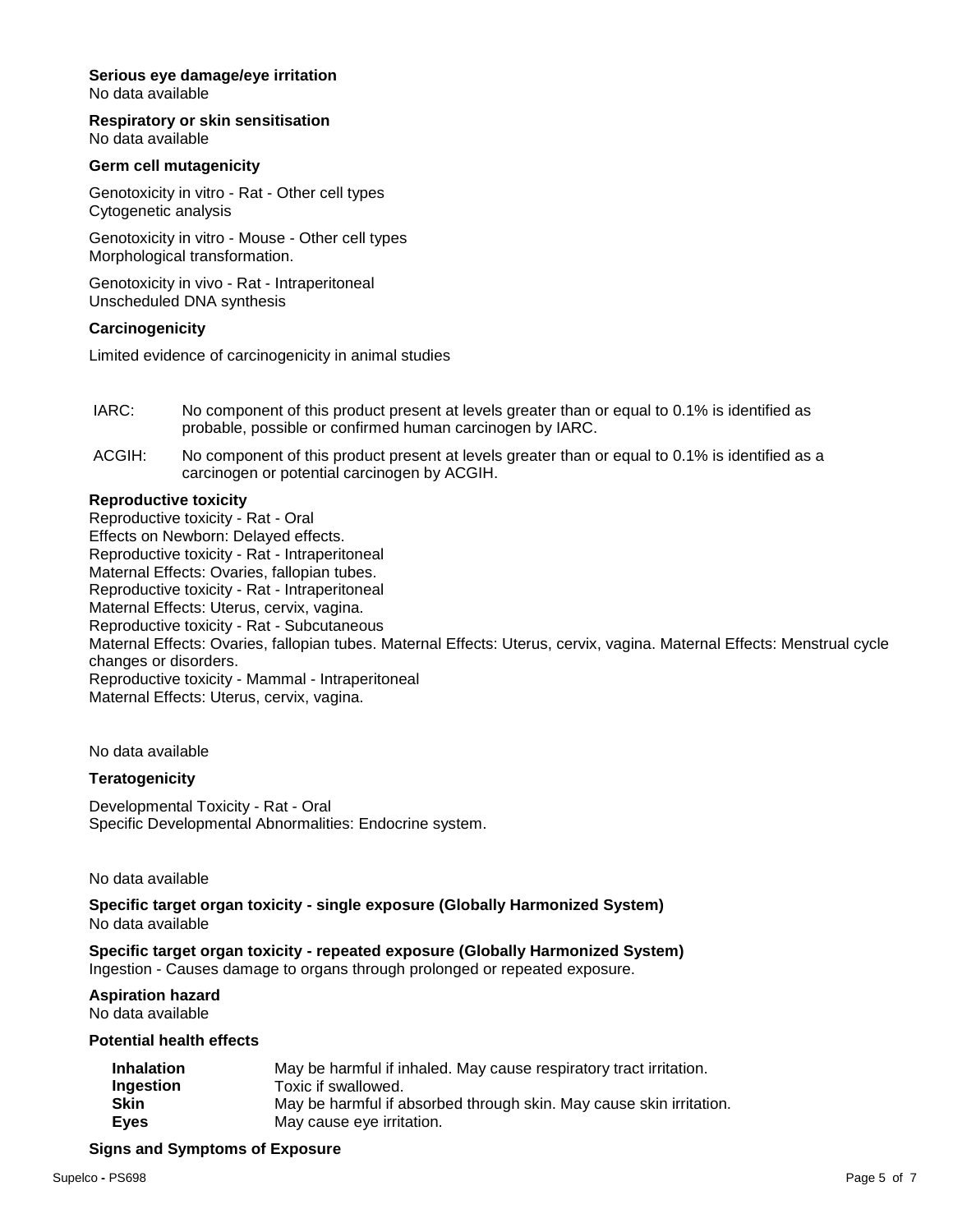To the best of our knowledge, the chemical, physical, and toxicological properties have not been thoroughly investigated.

### **Synergistic effects** No data available

**Additional Information** RTECS: KH7910000

# **12. ECOLOGICAL INFORMATION**

# **Toxicity**

Toxicity to fish LC50 - other fish - 0.03 mg/l - 24.0 h

### **Persistence and degradability**

#### **Bioaccumulative potential**

Bioaccumulation Pimephales promelas (fathead minnow) - 32 d Bioconcentration factor (BCF): 37,000

# **Mobility in soil**

No data available

# **PBT and vPvB assessment** No data available

### **Other adverse effects**

An environmental hazard cannot be excluded in the event of unprofessional handling or disposal.

Very toxic to aquatic life with long lasting effects.

Avoid release to the environment.

# **13. DISPOSAL CONSIDERATIONS**

### **Product**

Offer surplus and non-recyclable solutions to a licensed disposal company. Contact a licensed professional waste disposal service to dispose of this material. Dissolve or mix the material with a combustible solvent and burn in a chemical incinerator equipped with an afterburner and scrubber.

# **Contaminated packaging**

Dispose of as unused product.

# **14. TRANSPORT INFORMATION**

# **DOT (US)**

UN number: 2811 Class: 6.1 Packing group: III Proper shipping name: Toxic solids, organic, n.o.s. (2,2,2,0,p'-Pentachloroethylidenebisbenzene) Marine pollutant: No Poison Inhalation Hazard: No

# **IMDG**

UN number: 2811 Class: 6.1 Packing group: III EMS-No: F-A, S-A Proper shipping name: TOXIC SOLID, ORGANIC, N.O.S. (2,2,2,0,p'-Pentachloroethylidenebisbenzene) Marine pollutant: Marine pollutant

# **IATA**

UN number: 2811 Class: 6.1 Packing group: III Proper shipping name: Toxic solid, organic, n.o.s. (2,2,2,o,p'-Pentachloroethylidenebisbenzene)

# **15. REGULATORY INFORMATION**

# **WHMIS Classification**

| D <sub>1</sub> B | Toxic Material Causing Immediate and Serious    | Toxic by ingestion |
|------------------|-------------------------------------------------|--------------------|
|                  | <b>Toxic Effects</b>                            |                    |
| D <sub>2</sub> A | Very Toxic Material Causing Other Toxic Effects | Carcinogen         |